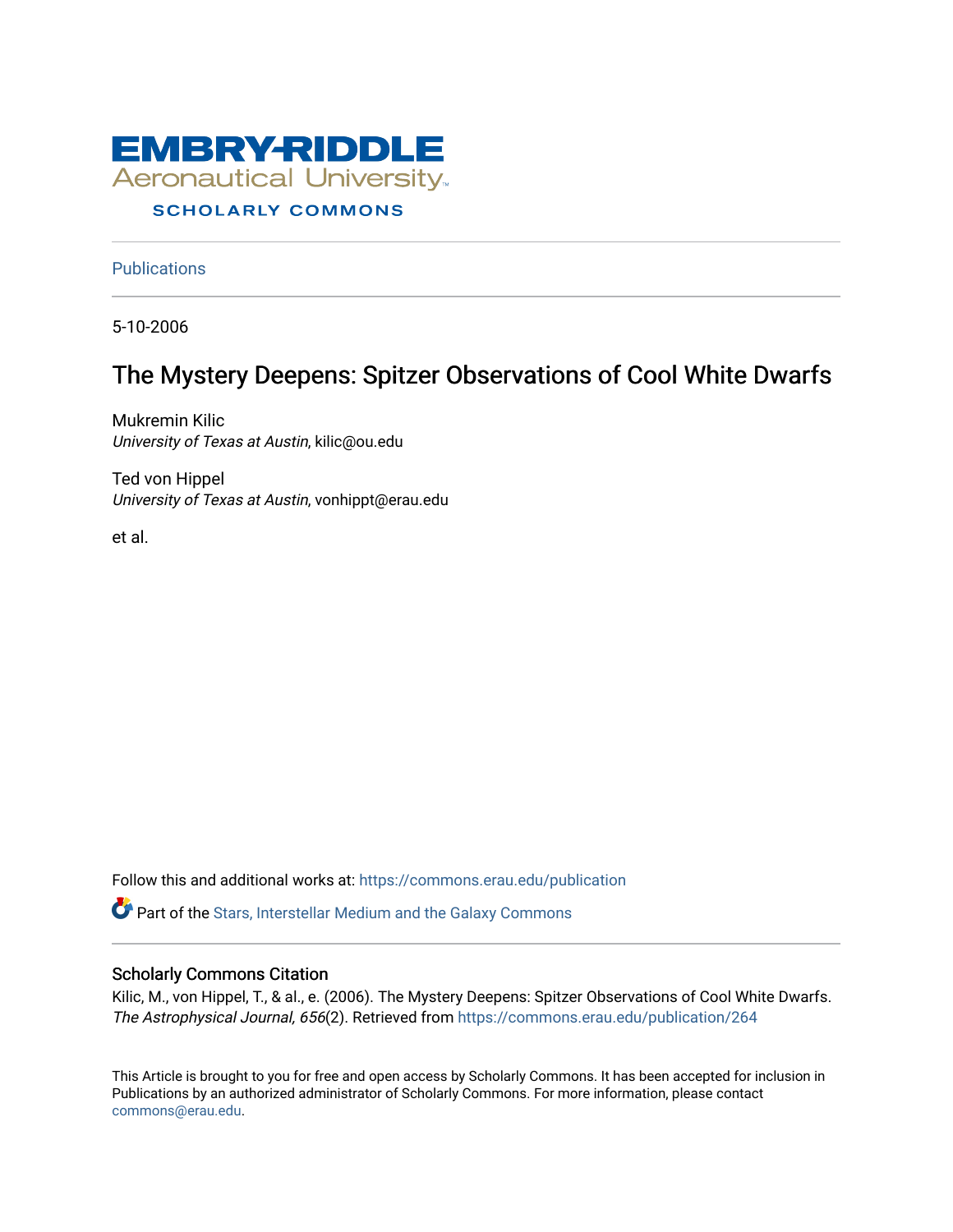# THE MYSTERY DEEPENS: SPITZER OBSERVATIONS OF COOL WHITE DWARFS

Mukremin Kilic,<sup>1</sup> Ted von Hippel,<sup>1</sup> Fergal Mullally,<sup>1</sup> William T. Reach,<sup>2</sup> Marc J. Kuchner,<sup>3</sup> D. E. WINGET,<sup>1</sup> AND ADAM BURROWS<sup>4</sup>

Received 2005 October 14; accepted 2006 January 4

#### ABSTRACT

We present 4.5 and 8  $\mu$ m photometric observations of 18 cool white dwarfs obtained with the Spitzer Space *Telescope*. Our observations demonstrate that four white dwarfs with  $T_{\text{eff}} < 6000 \text{ K}$  show slightly depressed midinfrared fluxes relative to white dwarf models. In addition, another white dwarf with a peculiar optical and nearinfrared spectral energy distribution (LHS 1126) is found to display significant flux deficits in Spitzer observations. These mid-infrared flux deficits are not predicted by the current white dwarf models including collision-induced absorption due to molecular hydrogen. We postulate that either the collision-induced absorption calculations are incomplete or there are other unrecognized physical processes occurring in cool white dwarf atmospheres. The spectral energy distribution of LHS 1126 surprisingly fits a Rayleigh-Jeans spectrum in the infrared, mimicking a hot white dwarf with effective temperature well in excess of  $10^5$  K. This implies that the source of this flux deficit is probably not molecular absorption but some other process.

Subject headings: infrared: stars — stars: individual (LHS 1126, WD 0038-226) — white dwarfs Online material: color figure

#### 1. INTRODUCTION

The Sloan Digital Sky Survey (Adelman-McCarthy et al. 2006) has increased the number of known field cool white dwarfs from tens of objects to thousands (Kilic et al. 2006; Harris et al. 2006). In addition, Hubble Space Telescope observations of the globular clusters M4 (Hansen et al. 2004) and  $\omega$  Cen (Monelli et al. 2005) resulted in the discovery of more than two thousand white dwarfs. A careful analysis of these large data sets require a complete understanding of the structure and evolution of the white dwarf stars. The main uncertainty in the white dwarf luminosity functions derived from these data sets is caused by the inadequate description of energy transport in white dwarf atmospheres, which affects both the cooling rate and observational appearance of these stars (Hansen 1998).

Cool white dwarfs have atmospheres dominated by hydrogen or helium. Both hydrogen and helium are neutral below 5000 K, and the primary opacity source in H-rich cool ( $T_{\text{eff}} \leq 5500 \text{ K}$ ) white dwarf atmospheres is believed to be collision-induced absorption (CIA; Frommhold 1993) of molecular hydrogen (Bergeron et al. 1995; Hansen 1998; Saumon & Jacobson 1999). H-rich white dwarfs are predicted to become redder as they cool until the effects of CIA become significant below 5500 K. CIA opacity is strongly wavelength dependent and is expected to produce broad absorption features in the near-infrared. This flux deficiency can be seen in several stars, designated as ultracool white dwarfs (Oppenheimer et al. 2001; Harris et al. 2001; Gates et al. 2004; Farihi 2004, 2005).

There are two known opacity mechanisms in pure He-rich white dwarf atmospheres: Rayleigh scattering and  $He^-$  free-free absorption. Rayleigh scattering is thought to be the dominant opacity source, and therefore He-rich white dwarfs are expected to have blackbody-like spectral energy distributions (SEDs). On the other hand, Kowalski et al. (2005) argued that  $He^-$  free-free absorption may be 2–3 orders of magnitude more significant, which would make it the dominant opacity source. In addition, Kowalski & Saumon (2004) showed that the atmosphere of He-rich white dwarfs with  $T_{\text{eff}} < 10000$  K should be treated as a dense fluid rather than an ideal gas and that refraction effects become important. The density can be as high as  $2 \text{ g cm}^{-3}$  in these atmospheres, and the index of refraction departs significantly from unity. Kowalski et al. (2005) used their updated models to match the observed sequence of cool white dwarfs from Bergeron et al. (1997, hereafter BRL97) and suggested that the coolest white dwarfs have mixed H/He atmospheres.

Bergeron & Leggett (2002) tried to fit the optical and nearinfrared photometry of two ultracool white dwarfs, LHS 3250 and SDSS 1337+00, and ruled out their models for pure hydrogen atmospheric composition for these stars. They found that the overall SEDs of these stars can be better fitted with mixed H/He models, yet the peak of the SEDs near  $6000 \text{ Å}$  is predicted to be too narrow. There are only three white dwarfs with significant CIA that fit the current white dwarf models in the optical and nearinfrared. WD 0346+246 (Oppenheimer et al. 2001) and GD 392B (Farihi 2004) both require low-gravity (log  $g \sim 7$ ), mixed H/He model atmosphere solutions. In addition, Bergeron et al. (1994) found a 5400 K,  $\log g = 7.9$ , and  $\log N(\text{He})/N(\text{H}) = 0.8$  model atmosphere solution for LHS 1126. BRL97 used new CIA opacity calculations and suggested that the helium abundance in this white dwarf is  $log N(He)/N(H) = 1.86$ .

The Spitzer Space Telescope (Werner et al. 2004) opened a new window into the universe by enabling accurate mid-infrared photometry of faint objects (microjansky-level sensitivity). In order to understand the CIA opacity, and other unrecognized sources of opacity in cool white dwarf atmospheres, we used Spitzer to observe nearby, relatively bright, cool white dwarfs. In this paper, we present our mid-infrared photometry for 18 cool white dwarfs including LHS 1126. Our observations are

<sup>1</sup> Department of Astronomy, University of Texas at Austin, 1 University

Station C1400, Austin, TX 78712; kilic@astro.as.utexas.edu.<br><sup>2</sup> Spitzer Science Center, MS 220-6, California Institute of Technology, Pasadena, CA 91125.

 $^3$  NASA Goddard Space Flight Center, Greenbelt, MD 20771.<br> $^4$  Department of Astronomy, and Steward Observatory, University of Arizona, 933 North Cherry Avenue, Tucson, AZ 85721.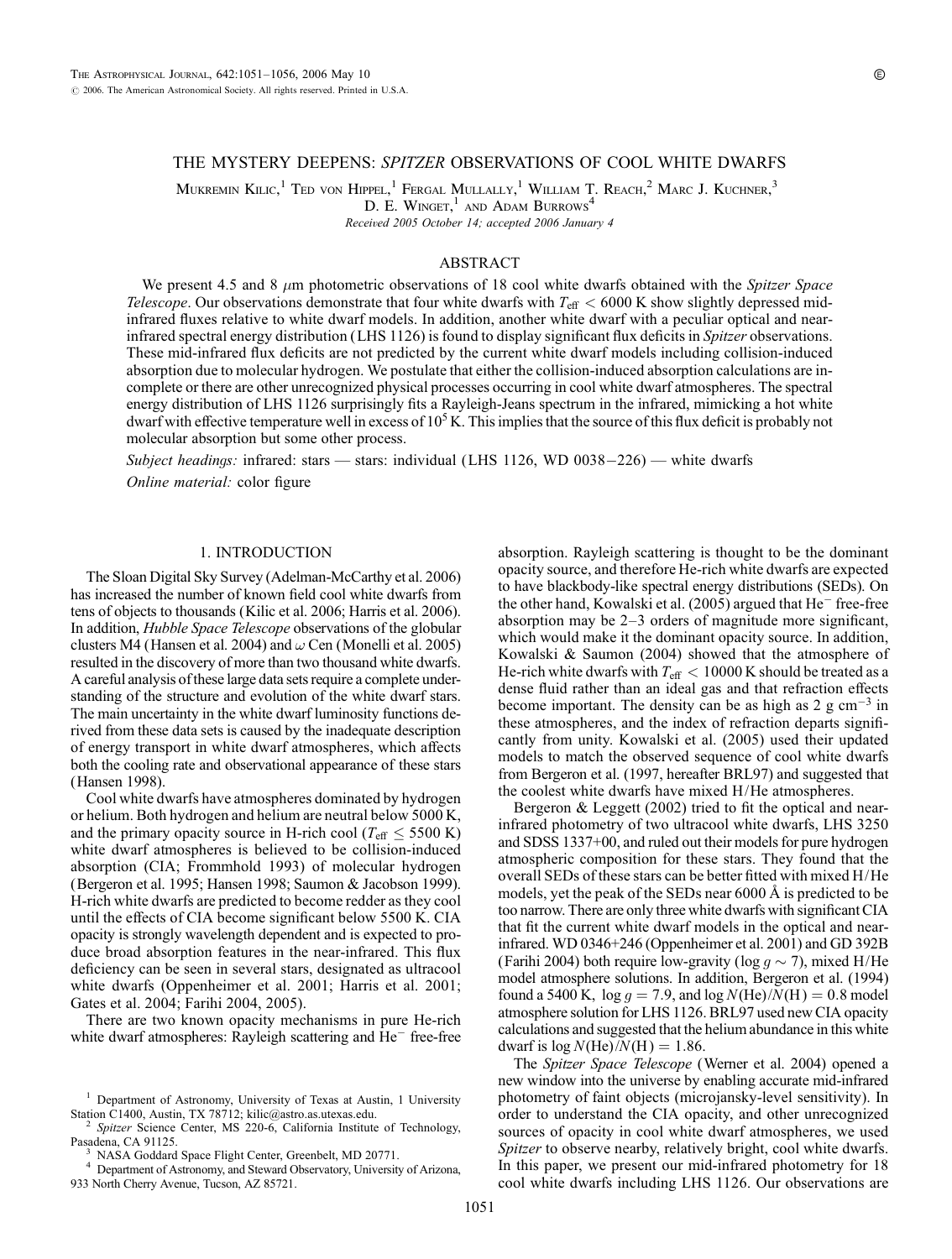TABLE 1 Infrared Photometry of Cool White Dwarfs

| Object                | Spectral Type | $T_{\rm eff}$<br>$(K)^a$ | $F_I$<br>(mJy)   | $F_H$<br>(mJy)   | $F_K$<br>(mJy)   | $F_{4.5 \mu m}$<br>(mJy) | $F_{8 \mu m}$<br>(mJy) |
|-----------------------|---------------|--------------------------|------------------|------------------|------------------|--------------------------|------------------------|
| $WD 0009 + 501$       | DAP           | 6540/6683                | $6.40 \pm 0.12$  | $5.14 \pm 0.10$  | $3.53 \pm 0.07$  | $0.94 \pm 0.05$          | $0.32 \pm 0.02$        |
| WD 0018-267           | DA            | . . / 5498               | $15.88 \pm 0.29$ | $14.72 \pm 0.30$ | $10.51 \pm 0.20$ | $2.79 \pm 0.09$          | $1.02 \pm 0.04$        |
| WD 0038-226           | $C2H$ :       | $5400/$                  | 7.34 $\pm$ 0.14  | $4.14 \pm 0.09$  | $2.13 \pm 0.05$  | $0.48 \pm 0.02$          | $0.19 \pm 0.03$        |
| $WD 0101+048^b$       | DA            | 8080/8160                | $6.32 \pm 0.12$  | $4.49 \pm 0.09$  | $2.86 \pm 0.06$  | $0.75 \pm 0.03$          | $0.29 \pm 0.03$        |
| WD $0126+101^b$       | DA            | 8500/8700                | $3.89 \pm 0.07$  | $2.69 \pm 0.06$  | $1.73 \pm 0.04$  | $0.45 \pm 0.02$          | $0.16 \pm 0.07$        |
| WD 0141-675           | DA            | . . / 6469               | $11.37 \pm 0.20$ | $8.85 \pm 0.18$  | $6.20 \pm 0.12$  | $1.64 \pm 0.06$          | $0.59 \pm 0.03$        |
| $WD$ 0552-041         | DZ            | 5060/5016                | $9.63 \pm 0.18$  | $7.35 \pm 0.15$  | $5.17 \pm 0.10$  | $1.80 \pm 0.06$          | $0.72 \pm 0.07$        |
| WD 0553+053           | DAP           | 5790/5853                | $10.73 \pm 0.19$ | $8.36 \pm 0.17$  | $5.79 \pm 0.11$  | $1.64 \pm 0.05$          | $0.51 \pm 0.04$        |
| $WD 0752 - 676$       | DA            | 5730/5774                | $12.94 \pm 0.23$ | $10.47 \pm 0.21$ | $7.57 \pm 0.15$  | $2.06 \pm 0.08$          | $0.77 \pm 0.04$        |
| WD $0839 - 327^b$     | DA            | . / 8978                 | $37.26 \pm 0.68$ | $24.81 \pm 0.51$ | $16.04 \pm 0.32$ | $4.01 \pm 0.14$          | $1.45 \pm 0.06$        |
| WD 0912+536           | <b>DCP</b>    | 7160/7273                | $7.57 \pm 0.14$  | $5.32 \pm 0.11$  | $3.72 \pm 0.07$  | $1.10 \pm 0.04$          | $0.41 \pm 0.03$        |
| WD 1055-072           | DC            | 7420/7252                | $4.95 \pm 0.09$  | $3.45 \pm 0.07$  | $2.69 \pm 0.06$  | $0.64 \pm 0.02$          | $0.25 \pm 0.03$        |
| $WD 1121+216^{\circ}$ | DA            | 7490/7540                | $5.93 \pm 0.11$  | $4.39 \pm 0.09$  | $2.91 \pm 0.06$  | $0.81 \pm 0.03$          | $0.34 \pm $            |
| $WD$ 1223-659         | DA            | 1.7793                   | $7.39 \pm 0.14$  | $5.10 \pm 0.12$  | $3.20 \pm 0.07$  | $0.90 \pm 0.04$          | $0.36 \pm 0.07$        |
| WD 1748+708           | <b>DXP</b>    | 5590/5964                | $13.15 \pm 0.24$ | $9.98 \pm 0.20$  | $6.62 \pm 0.13$  | $1.89 \pm 0.06$          | $0.70 \pm 0.04$        |
| WD 1756+827           | DA            | 7270/7285                | $5.61 \pm 0.10$  | $4.18 \pm 0.09$  | $2.83 \pm 0.06$  | $0.75 \pm 0.02$          | $0.26 \pm 0.04$        |
| WD 1953-011           | DAP           | 7920/7851                | $9.43 \pm 0.17$  | $6.29 \pm 0.13$  | $4.15 + 0.09$    | $1.13 + 0.04$            | $0.41 \pm 0.02$        |
| WD 2140+207           | DQ            | 8860/9407                | $10.24 \pm 0.18$ | $6.90 \pm 0.14$  | $4.52 \pm 0.09$  | $1.19 \pm 0.05$          | $0.41 \pm 0.03$        |

<sup>a</sup> Estimated  $T_{\text{eff}}$  from BLR01 vs. this study.<br><sup>b</sup> Suspected or known double degenerate.<br><sup>c</sup> The 8  $\mu$ m photometry of WD 1121+216 is affected by a nearby star.

discussed in  $\S 2$ , while an analysis of these data and results is discussed in  $\S$  3.

#### 2. TARGET SELECTION AND OBSERVATIONS

We selected our targets from the spectroscopically confirmed white dwarf catalog (McCook & Sion 1999) and required that they have  $K_S \leq 15$  mag as measured by the Two Micron All Sky Survey (2MASS).<sup>5</sup> Observations reported here were obtained as part of the Spitzer Cycle 1 GO-Program 2313 (P.I.: Marc Kuchner). We used the Infrared Array Camera (IRAC; Fazio et al. 2004) to obtain 4.5 and 8  $\mu$ m (effective wavelengths of 4.493 and 7.782  $\mu$ m) photometry of 18 cool white dwarfs with 5000 K  $< T_{\text{eff}} < 9000$  K. An integration time of 30 s per dither, with five dithers for each target, was used (150 s total integration time).

We used the products of the *Spitzer* Science Center pipeline, the Basic Calibrated Data (BCD) frames and the Post-BCD frames (mosaics), for our analysis. We used the  $IRAF<sup>6</sup>$  phot routine to perform aperture photometry on individual BCD frames. Experience showed that the point response function for the IRAC instrument is not well defined, and we obtained better results with aperture photometry than with point-spread-function–fitting photometry. In order to maximize the signal-to-noise ratio, we used a 5 pixel aperture for bright, isolated objects and 2 or 3 pixel apertures for faint objects or objects in crowded fields. We corrected the resulting fluxes by the aperture correction factors determined by the IRAC team (see the IRAC Data Handbook). We checked the results from 2, 3, and 5 pixel apertures for each object and found them to be consistent within the errors.

Following the IRAC calibration procedure, corrections for the location of the source in the array were taken into account before averaging the fluxes of each of the five frames at each wavelength. We also performed photometry on the mosaic images and found the results to be consistent with the photometry from individual frames. We divided the estimated fluxes by the color corrections for a Rayleigh-Jeans spectrum (Reach et al. 2005b). These corrections are 1.0121 and 1.0339 for the 4.5 and 8  $\mu$ m bands, respectively. Based on the work of Reach et al. (2005b), we expect that our IRAC photometry is calibrated to an accuracy of 3%. The average fluxes measured from the Spitzer images along with the 2MASS photometry, spectral types, and temperatures for our objects are given in Table 1. The error bars were estimated from the observed scatter in the five images (corresponding to five dither positions) plus the 3% absolute calibration error, added in quadrature.

#### 3. RESULTS

Figure 1 shows the optical and infrared SEDs (triangles) of the 18 cool white dwarfs (ordered in  $T_{\text{eff}}$ ) that we observed with the IRAC instrument. Most of our objects were observed by Bergeron et al. (2001; hereafter BLR01) and therefore have accurate BVRI photometry and temperature determinations. For the four DA white dwarfs not included in BLR01's analysis (WD  $0018-267$ , WD 0141 $-675$ , WD 0839 $-327$ , and WD 1223 $-659$ ), we used the UBV photometry from the McCook & Sion (1999) catalog. The near-infrared photometry comes from the 2MASS Point Source Catalog.

The expected fluxes from synthetic photometry of white dwarf model atmospheres (integrated over the filter bandpasses; kindly made available to us by D. Saumon and D. Koester) are shown as circles in Figure 1. These models include CIA opacities for H-rich objects with  $T_{\rm eff} < 7000$  K. We normalized the model atmospheres to the observed SEDs in the V band (0.55  $\mu$ m), with the exception of WD 1748+708 (G240-72). WD 1748+708 shows a 15% deep, 2000 Å wide absorption feature centered at  $\sim$ 5300 Å that affects its *BVR* photometry (BRL97). Hence, we matched its model to the observations in the I band. Solid lines represent the same models normalized to the observed SEDs

 $5$  Vizier Online Data Catalog, 2246 (R. M. Cutri et al., 2003)<br>  $6$  IRAF is distributed by the National Optical Astronomy Observatory, which is operated by the Association of Universities for Research in Astronomy (AURA), Inc., under cooperative agreement with the National Science Foundation (NSF).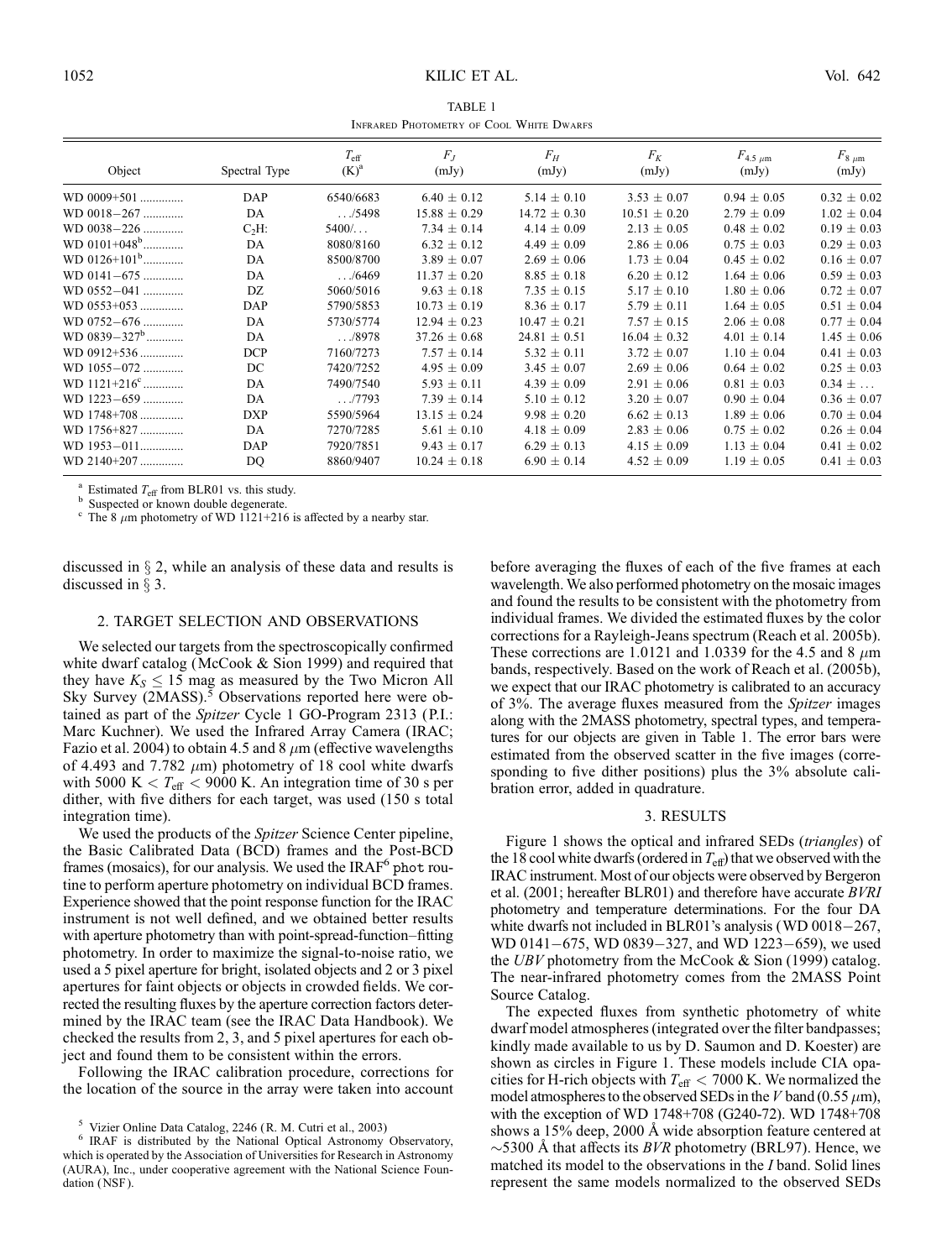

Fig. 1.—SEDs of cool white dwarfs observed with the Spitzer Space Telescope. The observed fluxes are shown as triangles with error bars, whereas the expected flux distributions from synthetic photometry of white dwarf models (kindly made available to us by D. Saumon and D. Koester) are shown as circles. Solid lines represent the same models normalized to the observed SEDs in the J band. The object name, atmospheric composition,  $T_{\text{eff}}$ , and spectral type are given in each panel.

in the J band. Changing the normalization of the models to the J band does not change our results significantly since the models and observations agree fairly well between the V and J bands.

In order to derive new  $T_{\text{eff}}$  values for our objects, we used pure H and pure He white dwarf models ( $log\ g = 8$ ) and employed a  $\chi^2$  minimization technique to fit *V*, *RI* (if available), *JHK*, and 4.5 and 8  $\mu$ m photometry. The Vand R photometry was omitted in our analysis of WD 1748+708 because of the strong absorption feature observed in these filters. Our estimated  $T_{\text{eff}}$  values for the eight DA white dwarfs that are in common with the BLR01 sample are on average slightly hotter (+66  $\pm$  81 K) than the BLR01 temperatures, although they are consistent within the errors.

## 3.1. White Dwarfs with  $T_{\text{eff}} < 7000 \text{ K}$

A comparison of observed versus expected SEDs from white dwarf model atmospheres shows that all of the cool white dwarfs with  $T_{\text{eff}} < 6000$  K (except the DZ white dwarf WD 0552-041) show slightly depressed mid-infrared fluxes relative to white dwarf models. In addition, WD  $0038-226$  (LHS 1126) displays significant flux deficits (more than  $5\sigma$  in each band) in the mid-infrared. There are also two more stars with 6000 K  $<$  $T_{\text{eff}}$  < 7000 K (WD 0009+501 and WD 0141-675) that display  $\sim$ 1  $\sigma$  flux deficits. Figures 2 and 3 show the observed flux ratios in different filters for the white dwarfs in our sample. H- and He-rich white dwarfs are shown as filled and open circles, respectively. White dwarfs with uncertain spectral types (LHS 1126 and WD 1748+708) are shown as triangles. Cooling tracks for H- (solid line) and He-rich (dashed line) white dwarfs, along with a blackbody cooling track (*dotted line*) are also shown. Figure 2 shows that H-rich white dwarfs with  $T_{\text{eff}} < 7000$  K emit less flux at 8  $\mu$ m than predicted from the white dwarf models. In addition, their infrared colors (Fig. 3) require most of them to be warmer than 6500 K; they mimic warmer/bluer objects in the infrared.

LHS 1126 shows strong molecular features in the optical that are thought to be due to  $C_2H$ . These absorption features are blueshifted by about 150 Å compared to the  $C_2$  Swan bands. Several investigators tried to explain these features in terms of either pressure shifts in a He-dominated atmosphere or magnetic displacements of the Swan bands (see Schmidt et al. 1995). However, Bergeron et al. (1994) and Schmidt et al. (1995) showed that both scenarios failed for this star. In addition, Schmidt et al. (1995) suggested that  $C_2H$  is the most probable molecule to form under the conditions in LHS 1126. WD 1748+708 shows a very broad feature in the optical (see the discussion above) and has a  $\sim$ 200 MG magnetic field (Angel 1977). BLR01 suggested that this broad feature may be explained as a  $C<sub>2</sub>H$  molecular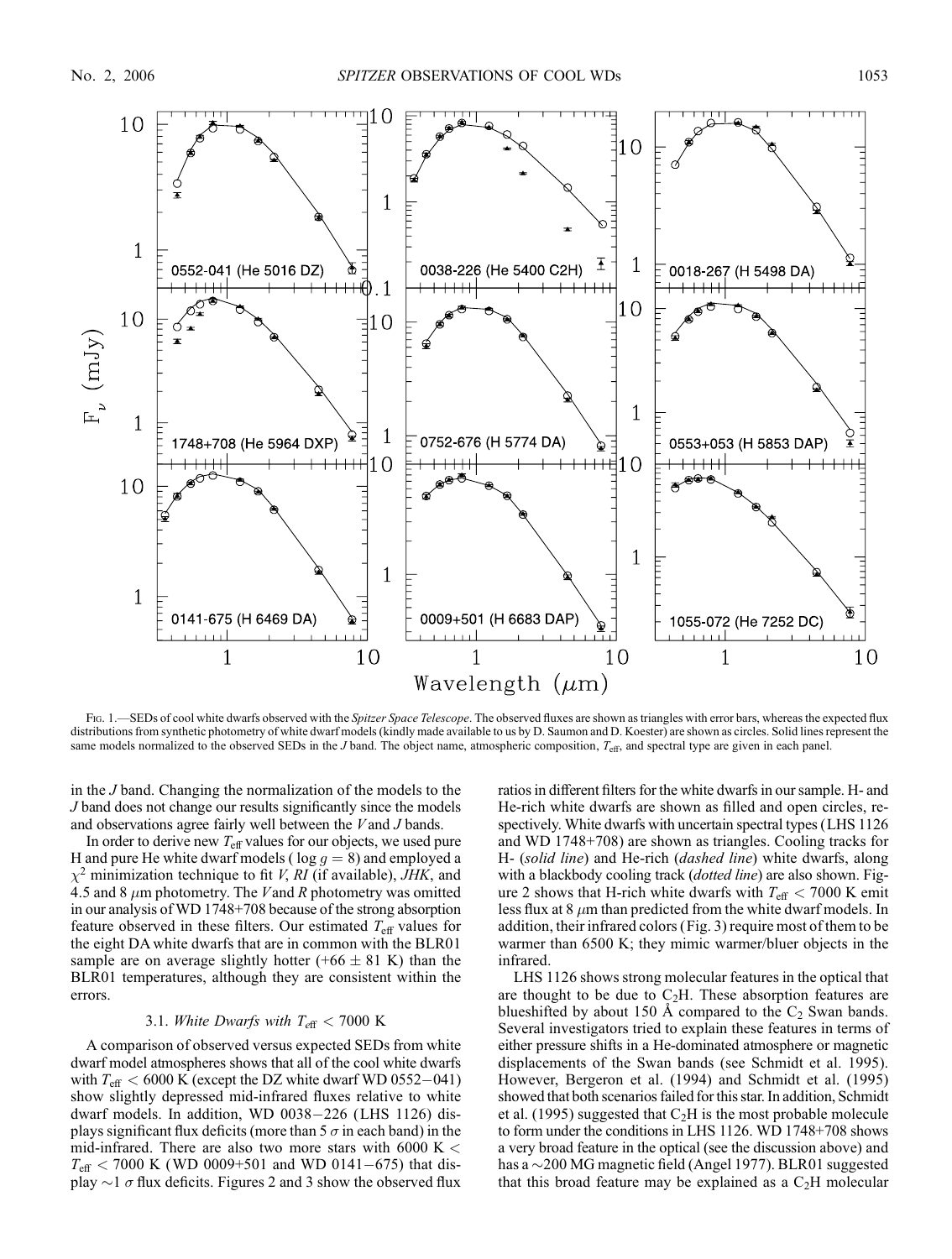

Fig. 2.—Ratio of observed fluxes in  $V$ ,  $J$ , and 8  $\mu$ m bands for DA (filled circles) and DB (open circles) white dwarfs. White dwarfs with uncertain spectral types are shown as triangles. Expected cooling tracks for DA (5000– 60000 K, solid line) and DB white dwarfs (5000–8000 K, dashed line) are also shown. A dotted line shows the expected sequence for a blackbody ( $5000-10^5$  K).

FIG. 3.—Ratio of observed fluxes in  $J$ ,  $H$ , and 4.5  $\mu$ m bands. The symbols are the same as in Fig. 2. Note that the discontinuity at 7000 K is due to transition from Koester models to Saumon models.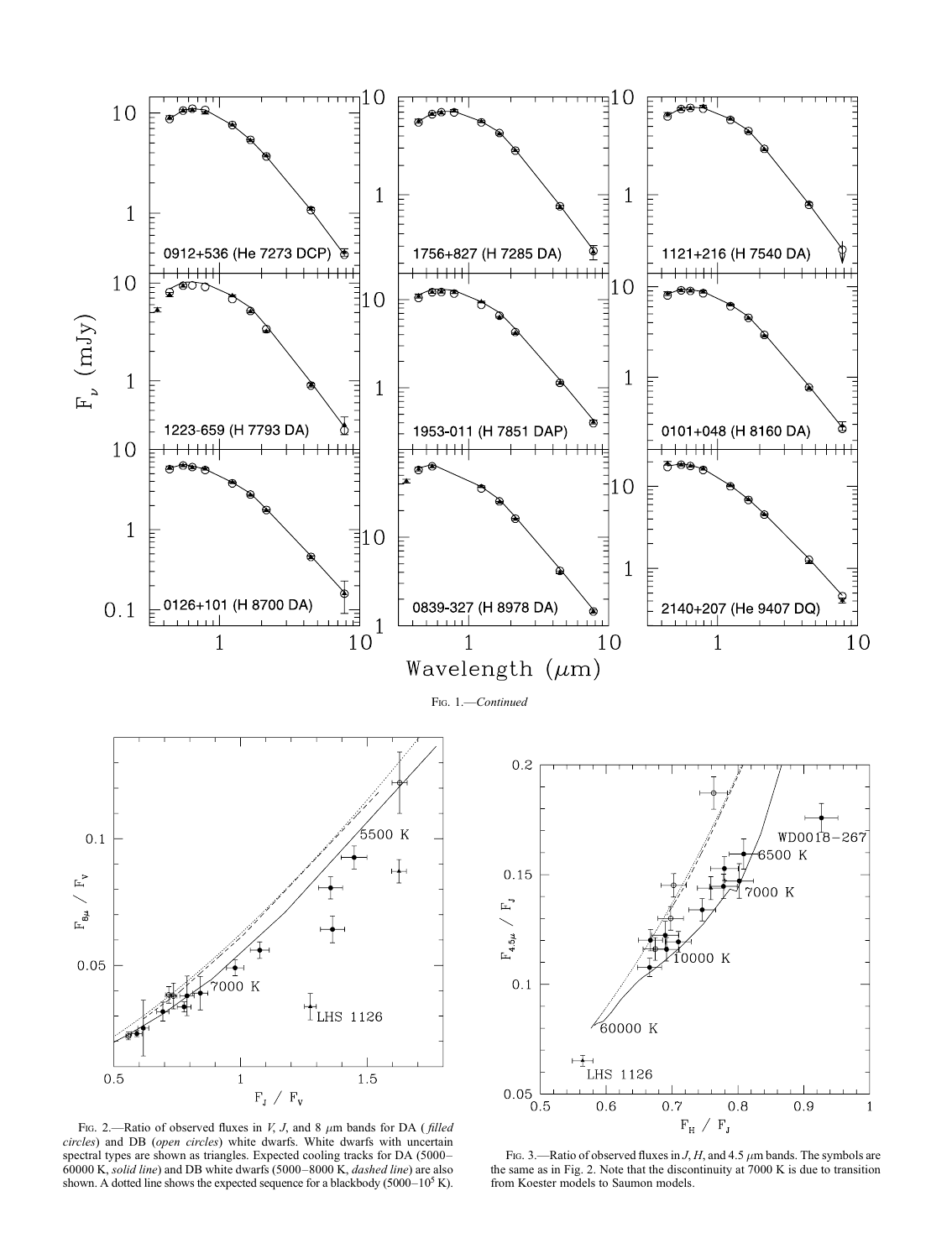feature broadened by the strong magnetic field. Hence, all of the stars with mid-infrared flux deficits have either H-rich atmospheres or show trace amounts of hydrogen.

The coolest white dwarf in our sample is a DZ white dwarf, WD 0552-041, with an estimated  $T_{\text{eff}} = 5016$  K. The observed SED fits the model predictions fairly well for this star with the exception of the  $B$  photometry, which is probably affected by the metals in the photosphere (Wolff et al. 2002). The origin of metals in white dwarf atmospheres has been a mystery for a long time (Zuckerman et al. 2003). The discovery of debris disks around the white dwarfs G29-38 (Zuckerman & Becklin 1987; Reach et al. 2005a) and GD 362 (Becklin et al. 2005; Kilic et al. 2005) suggests that accretion from a debris disk may explain the observed metal abundances in DAZ white dwarfs. Nevertheless, we do not see any mid-infrared excess around the cool DZ white dwarf WD 0552-041.

## 3.2. White Dwarfs with  $T_{\text{eff}} > 7000 \text{ K}$

The remaining 10 objects with  $T_{\text{eff}} > 7000$  K do not show any excess or deficit in their flux distributions. There are three known or suspected double degenerate stars in our sample (WD  $0101+048$ , WD  $0126+101$ , and WD  $0839-327$ ; Maxted et al. 2000). We do not see any evidence of a composite SED for these objects; if they are equal-mass binaries, the primary and secondary stars must have similar temperatures. Limits on possible substellar companions or debris disks around these stars, as well as  $\sim$ 100 other white dwarfs, will be discussed in a future publication (T. von Hippel et al. 2006, in preparation). One caveat seen in Figure 1 is that WD 1121+216 is near a brighter source, and even a 2 pixel aperture on the white dwarf is contaminated by the light from the nearby star. Hence, we provide only an upper limit for 8  $\mu$ m photometry of this object.

WD 2140+207 is a DQ star showing molecular  $C_2$  Swan bands in the optical. The presence of carbon in cool He white dwarf atmospheres is thought to be the result of convective dredge-up (Pelletier et al. 1986). Figure 1 shows that the SED of WD 2140+207 fits a blackbody distribution reasonably well. The absence of metal lines in the optical spectrum of this star, plus the absence of excess infrared radiation, provide further evidence that the carbon was not accreted from the interstellar medium or a circumstellar debris disk. One caveat between our analysis and BLR01's analysis is that using pure He model atmospheres, BLR01 estimated  $T_{\text{eff}} = 8860 \pm 300$  K for this star. Fitting *VRIJHK* and 4.5 and 8  $\mu$ m photometry of this star with a blackbody, we estimate the temperature of this star to be 9407 K. None of the other stars in our sample that are in common with the BLR01 sample show this discrepancy. Dufour et al. (2005) reanalyzed the DQ stars in the BLR01 sample and demonstrated that the inclusion of carbon in model atmosphere calculations reduces the estimated effective temperatures and surface gravities for DQ white dwarfs. They obtained an even lower  $T_{\text{eff}}$  measurement (8200  $\pm$  250 K) for WD 2140+207.

# 4. DISCUSSION

Our Spitzer observations showed that all H-rich white dwarfs with  $T_{\text{eff}} < 7000$  K show slight mid-infrared flux deficits. Having several stars with small deficits makes these deficits significant. Moreover, LHS 1126 shows significantly depressed mid-infrared fluxes relative to white dwarf models. J. H. Debes et al. (2005, private communication) have also found 10%–20% flux deficits  $\overline{(\geq)}$   $\sigma$  significance) at 4.5, 5.6, and 8  $\mu$ m in two DAZ white dwarfs with  $T_{\text{eff}} = 6820$  and 7310 K. Combining the facts that WD 0552 $-041$  (with a pure He atmosphere) does not show a clear flux deficit, and all H-rich white dwarfs cooler than 7000 K



FIG. 4.-SED of LHS 1126, along with a 5400 K blackbody (dotted line). White dwarf models with  $T_{\text{eff}} = 5400$  K, log  $g = 7.9$ , and log  $N(\text{He})/N(\text{H}) =$ 1.5 (lower solid line) and  $log N(He)/N(H) = 1$  (upper solid line) are also shown. The dashed line shows a power law with  $\alpha = 2$ . [See the electronic edition of the Journal for a color version of this figure.]

do exhibit mid-infrared flux deficits, LHS 1126 and WD 1748+708 are likely to have mixed H/He atmospheres. This is also consistent with Bergeron et al.'s (1994) and Wolff et al.'s (2002) analysis. However, one question remains to be answered: can these flux deficits be explained by CIA?

The atmospheres of M, L, and T dwarfs are also expected to exhibit CIA (Borysow et al. 1997). Roellig et al. (2004) obtained mid-infrared spectroscopy of M, L, and T dwarfs in the  $5-15 \mu m$  range. Their Figure 2 shows that the observed spectra are in good agreement with the model atmosphere calculations, with only a few minor deviations. Hence, CIA calculations for low-density atmospheres seem to be accurate.

The near-infrared (1–2  $\mu$ m) flux deficit in LHS 1126 was discovered earlier by Wickramasinghe et al. (1982). Bergeron et al. (1994) and BRL97 explained this deficit as CIA by molecular hydrogen due to collisions with helium and found the H/He ratio to be  $\sim 0.01$ . Wolff et al. (2002) used Faint Object Spectrograph data plus optical and infrared photometry of LHS 1126 to model this star's SED in the 0.2–2.2  $\mu$ m range. They found that the hydrogen abundance reported by Bergeron et al. (1994) would result in an extremely strong  $Ly\alpha$  absorption and that the SED is best fitted with an abundance ratio of  $H/He = 3 \times 10^{-6}$ . Wolff et al. (2002) and Bergeron et al. (1994) models do not give a consistent picture for the H/He ratio, and neither model is adequate. We revisit this problem by extending our wavelength coverage to 8  $\mu$ m. Figure 4 shows the ultraviolet spectrum (kindly made available to us by D. Koester) and optical and infrared photometry of LHS 1126 along with a 5400 K blackbody (dotted line). Mixed atmosphere white dwarf models (kindly made available to us by D. Saumon) with  $T_{\text{eff}} = 5400 \text{ K}$ ,  $log g = 7.9$ , and  $log N(He)/N(H) = 1.5$  (lower solid line) and  $log N(He)/N(H) = 1$  (upper solid line) are also shown. These white dwarf models include CIA opacities but not  $Ly\alpha$  absorption; therefore, they cannot be used to match the ultraviolet data. If we just use the optical and near-infrared photometry (as in Bergeron et al. 1994), we could fit the observations with a  $log N(He)/N(H) = 1-1.5$  model. However, these models cannot explain the observed flux deficits in the *Spitzer* observations. Bergeron et al. (1995) and Hansen (1998) models cannot explain these flux deficits either (B. M. S. Hansen & P. Bergeron 2005, private communication). CIA is expected to create wiggles and